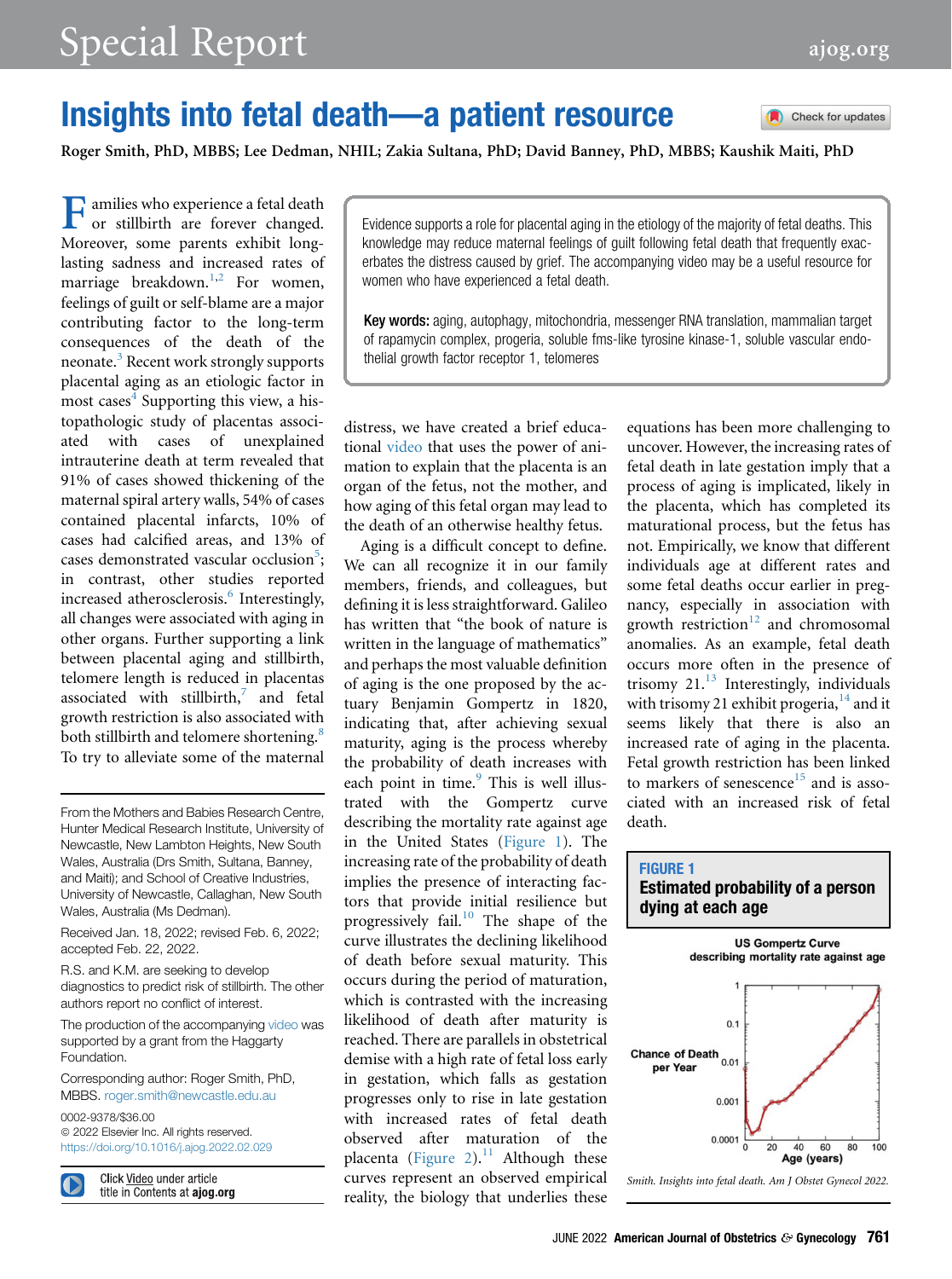## <span id="page-1-3"></span>FIGURE 2 Risk of explained and unexplained ASB per 1000 continuing pregnancies

Risk of Stillbirth per 1000 Continuing Pregnancies



Data have recently been provided from several different groups on the biological mechanisms that underlie aging. Chris Proud's laboratory in South Australia has uncovered evidence that animals with a long life-span translate messenger RNA into protein more slowly and more accurately than those with a shorter life span [\(Figure 3\)](#page-1-4).<sup>[16](#page-2-12)</sup> Such carefully constructed proteins are more likely to retain their function for longer, as they are built to last. This process is regulated by the mammalian target of rapamycin (mTOR) complex, which inhibits the eukaryotic elongation factor 2 kinase (eEF2K) that slows the ribosomal process of protein synthesis, allowing more accurate translation. Intriguingly, we observed increased mTOR activity in late gestation placentas, which would be expected to lead to inhibition of eEF2K and faster but less accurate protein synthesis, likely to progress to abnormal protein folding.[4](#page-2-0) Moreover, rapid turnover of protein has been identified by Matsuda et al,  $17$  as linked to life span, with animals with short life span showing rapid turnover leading to short "clock" processes and slow turnover linked to slow clocks and long life span. In addition, evidence for disturbances in protein turnover exists in the late gestation placenta where we have demonstrated enlarged autophagosomes, the organelles responsible for the degradation of abnormally folded proteins and deteriorating mitochondria. Deteriorating mitochondria produce increased free radicals, which oxidize

<span id="page-1-4"></span>

The inhibition of mTOR leads to the activation of eEF2K, which slows the translation elongation process, resulting in more accurate translation and longer life span<sup>[16](#page-2-12)</sup>

eEF2K, eukaryotic elongation factor 2 kinase; mTOR, mammalian target of rapamycin; mTORC1, mammalian target of rapamycin complex 1.

Smith. Insights into fetal death. Am J Obstet Gynecol 2022.

**GLOSSARY** 

eEF2K: eukaryotic elongation factor 2 kinase mTOR: mammalian target of rapamycin complex sVEGFr1: soluble vascular endothelial growth factor receptor 1

DNA and increase lipid peroxidation, both of which have been observed in the late gestation placenta and placentas associated with fetal death.<sup>[4](#page-2-0)</sup> The high ratio of guanosine and cytosine in the telomeres at the ends of the chromosome makes them vulnerable to oxidative damage, and shortening of telomeres has been reported in placentas associated with stillbirth. $<sup>7</sup>$  $<sup>7</sup>$  $<sup>7</sup>$  Last, Grune-</sup> wald et al $^{18}$  $^{18}$  $^{18}$  have linked increased circulating soluble vascular endothelial growth factor receptor 1 (sVEGFr1 or soluble fms-like tyrosine kinase-1) to decreasing vascular perfusion and aging in general. This is an area in which obstetrical research has been at the forefront, with increased circulating sVEGFr1 linked to fetal death in several publications.[19,](#page-2-15)[20](#page-2-16)

The biology of aging is finally catching up with the empirical observations of Gompertz, potentially allowing the development of assays to predict fetal death and, perhaps in the future, to delay placental aging. In the meantime, making this new knowledge available to families who have experienced stillbirth may provide some explanation for their pain and reduce the likelihood that inappropriate guilt exacerbates maternal distress.

## <span id="page-1-0"></span>**REFERENCES**

<sup>1.</sup> [Turton P, Evans C, Hughes P. Long-term](http://refhub.elsevier.com/S0002-9378(22)00145-4/sref1) [psychosocial sequelae of stillbirth: phase II of a](http://refhub.elsevier.com/S0002-9378(22)00145-4/sref1) [nested case-control cohort study. Arch](http://refhub.elsevier.com/S0002-9378(22)00145-4/sref1) [Womens Ment Health 2009;12:35](http://refhub.elsevier.com/S0002-9378(22)00145-4/sref1)–41.

<span id="page-1-1"></span><sup>2.</sup> [Gold KJ, Leon I, Boggs ME, Sen A. Depres](http://refhub.elsevier.com/S0002-9378(22)00145-4/sref2)[sion and posttraumatic stress symptoms after](http://refhub.elsevier.com/S0002-9378(22)00145-4/sref2) [perinatal loss in a population-based sample.](http://refhub.elsevier.com/S0002-9378(22)00145-4/sref2) [J Womens Health \(Larchmt\) 2016;25:263](http://refhub.elsevier.com/S0002-9378(22)00145-4/sref2)–9.

<span id="page-1-2"></span><sup>3.</sup> [Gold KJ, Sen A, Leon I. Whose fault is it](http://refhub.elsevier.com/S0002-9378(22)00145-4/sref3) [anyway? Guilt, blame, and death attribution by](http://refhub.elsevier.com/S0002-9378(22)00145-4/sref3) [mothers after stillbirth or infant death. Illn Crisis](http://refhub.elsevier.com/S0002-9378(22)00145-4/sref3) [Loss 2018;26:40](http://refhub.elsevier.com/S0002-9378(22)00145-4/sref3)–57.